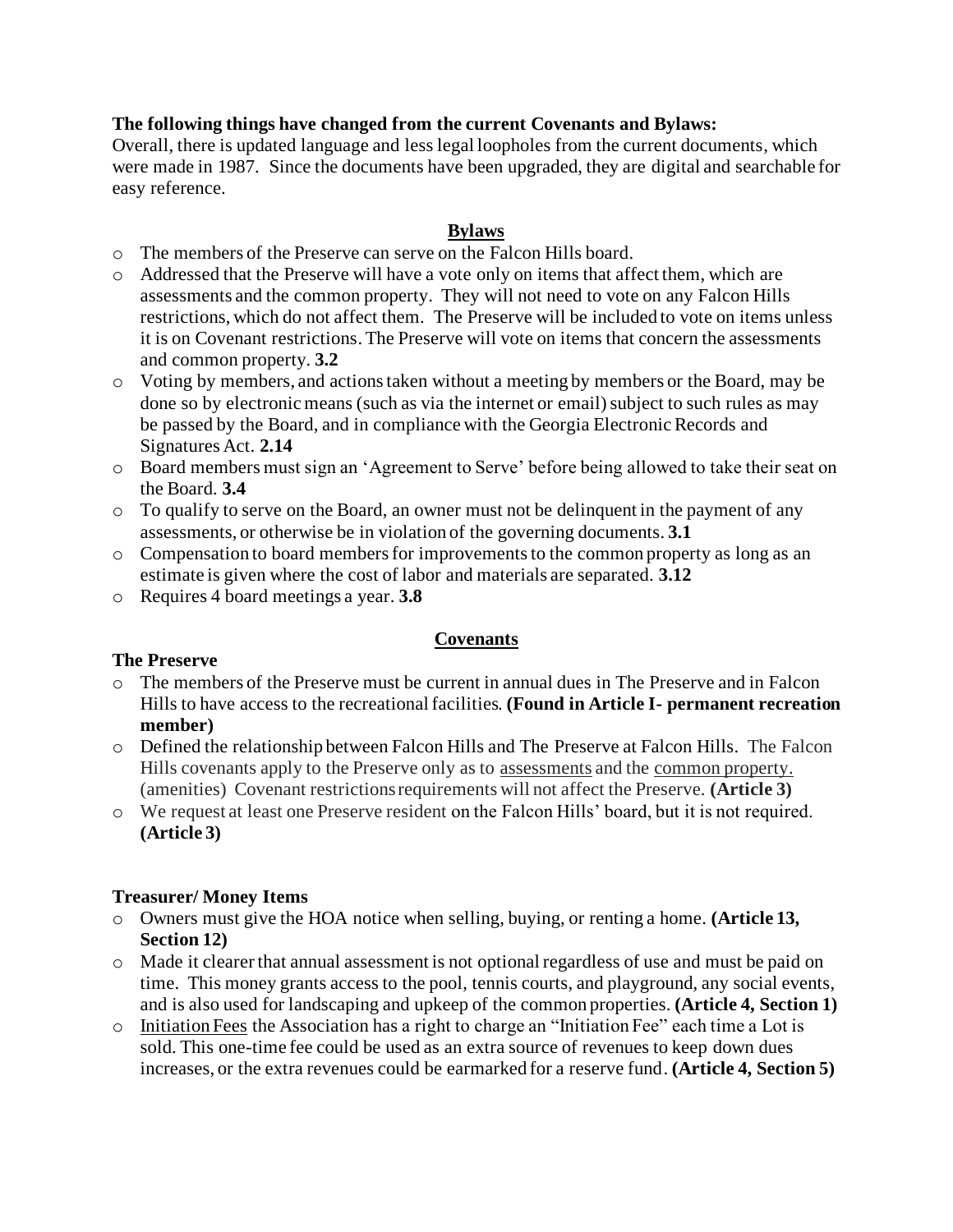- o Closing Fees The Association may charge a fee for providing a "payoff" letter to the closing attorney (*this is provided for in the Act*), along with a provisions that the Association could charge additional reasonable fees and costs (*such as rush fees, ownership transfer fees, fees for providing a copy of the governing documents to the purchaser, and a late charge if the above fees are not remitted within a reasonable amount of time*). **(Article 4, Section 3)**
- o Fines Added a provision making clear fines are a type of specific assessment and may be collected by levying a Lien. **(Article 13, Section 1)**
- o Changing the annual dues amount- This will now require more than a 50% approval by both the Preserve and Falcon Hills to change the dues amount. **(Article 4 Section 4)**

### **Other**

- o Add the "playground" to the definition of the "common property" within the covenants. **(Article 4, Section 1)**
- o Information on enforcing the covenants. **(Article 13)**
- o Arbitration for Lawsuits-The Association may want to consider adding language requiring arbitration in the place of lawsuits regarding any disputes over the covenants between a homeowner and the Association. This would help in avoiding the financial and emotional strain of litigation on both parties. **(Exhibit B)**
- o Easements **(Article 12)**
- o All owners should inspect the exterior of the Lot & Dwelling every six months. **(Article 5 Section 2)**
- o Sets a rental cap for the neighborhood at 7%. All current owners may rent out the property. **(Exibit A)**

### **Covenant Restrictions**

#### **(Article 7 The restrictions section has been updated and includes new materials. It is mostly the same, but here is the whole section.)**

**Section 1. General.** This Article, beginning at Section 2, sets out certain use restrictions, which must be complied with by all Owners and Occupants within Falcon Hills. These use restrictions do not affect the Owners in The Preserve at Falcon Hills and may be amended only in the manner provided in Article XIII, Section 3, regarding amendment of this Declaration. The Board of Directors may, from time to time, without consent of the members, promulgate rules and regulations further defining and clarifying said use restrictions.

All improvements, construction, and maintenance shall be performed consistent with the Community-Wide Standard to maintain the harmony of the community. This Article shall not apply to improvements to the Common Property by or on behalf of the Association. Each Owner shall assume all responsibilities for maintenance, repair, replacement and insurance to and on any improvement, change, modification, addition or alteration.

No modifications shall be erected, placed, or altered on any Lot, the exterior of a house (or structure) in Falcon Hills until the building plans, specifications and location of such building has been approved in writing by the Board, or its designee, to maintain conformity, harmony of external design, and general quality with the existing standards of the neighborhood.

### **Section 2. Home Offices.** Home offices are allowed under the following conditions:

a) The existence or operation of the business activity is not apparent or detectable by sight, sound, or smell from the exterior of the building.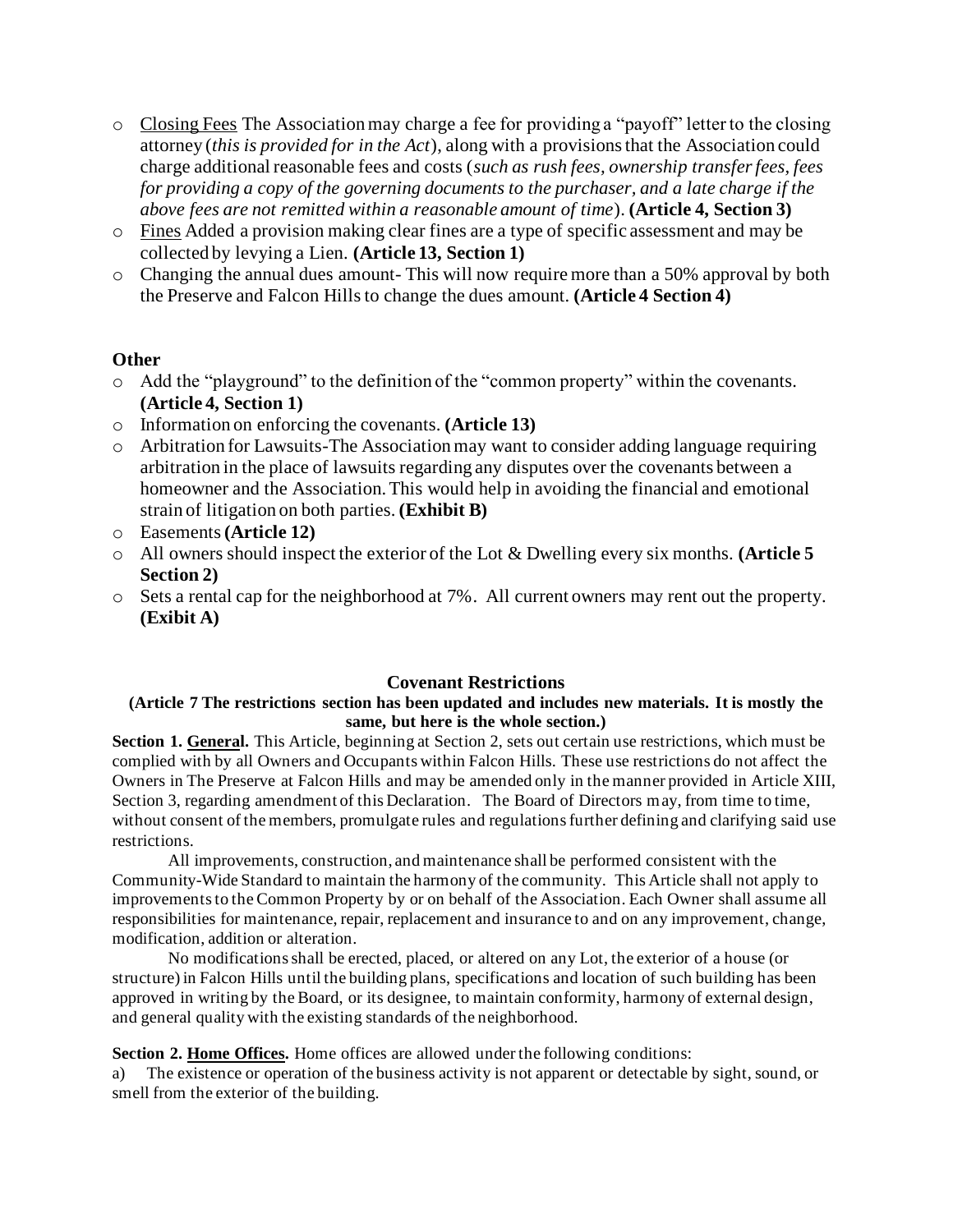b) The business activity does not increase the insurance premium paid by the Association or otherwise negatively affect the ability of the Association to obtain insurance coverage.

c) Adequate off-street parking shall be provided by the owner of each lot for the parking of automobiles or other vehicles.

d) Home office needs should not obstruct access in the street.

**Section 3. Signs.** No permanent sign of any kind shall be erected by an Owner or Occupant within the Community without the written consent of the Board except the following: such signs as may be required by legal proceedings; not more than one (1) "For Sale" sign consistent with the Community-Wide Standard, having a maximum area of five (5) square feet; and standard size home security company signs or decals. The Board shall have the right to erect any reasonable and appropriate signs.

Temporary signs may be allowed for a reasonable time frame based on the nature of the sign. Signs for political candidates or ballot proposals, may be allowed without the written consent of the Board, provided that the sign is less than five square feet.

**Section 4. Vehicles & Parking.** Vehicles within the Community shall first be parked in the Designated Parking Areas, which shall consist of the garage or driveway of the Owner's Lot when possible. Vehicles may be parked in the street as a temporary last resort by the resident, or as needed for brief entertaining of guests pursuant to Cobb County regulations. Campers, boats, and other recreational vehicles must be parked on a hard surface next to or behind the dwelling. Vehicles shall not be parked on the Common Property, except as determined pursuant to regulation by the Board.

The term "vehicles," as used herein, shall include, without limitation, motor homes, boats, trailers, motorcycles, minibikes, scooters, go-carts, trucks, campers, buses, vans, automobiles, and any other motorized devices that are capable of being ridden.

**Section 5. Leasing Restrictions.** Leasing within the Community is restricted as pursuant to the terms contained in **Exhibit "A"**, which is attached hereto and incorporated herein.

**Section 6. Occupants Bound.** All provisions of this Declaration and of any rules and regulations or use restrictions promulgated pursuant thereto which govern the conduct of Owners and which provide for sanctions against Owners shall also apply to all Occupants of any Lot even though Occupants are not specifically mentioned. Fines may be levied against Owners or Occupants. If a fine is first levied against an Occupant and is not paid timely, the fine may then be levied against the Owner.

**Section 7. Animals and Pets.** No animals, livestock, or poultry of any kind may be raised, bred, kept, or permitted on any Lot, with the exception of dogs, cats, or other usual and common household pets in reasonable number. Dogs which are household pets must be confined to a leash whenever they are outside a Lot. The Owner or Occupants shall pick-up any droppings left by their pet outside of the Owner or Occupant's Lot. Occupants and Owners shall obey all governmental laws regarding pets and animals.

**Section 8. Nuisance.** No noxious or offensive activity shall be carried on upon any Lot, nor shall anything be done thereon tending to cause embarrassment, discomfort, annoyance, or nuisance to any Person using any property adjacent to the Lot that will cause any noise or other condition that will or might disturb the peace, quiet, safety, comfort, or serenity of the occupants of surrounding property. Without limiting the generality of the foregoing, no speaker, horn, whistle, siren, bell, amplifier, or other sound device, except such devices as may be used exclusively for security purposes, shall be located, installed or maintained upon the exterior of any Lot unless required by law. The Board of Directors may pass regulations enumerating specific types and examples of nuisances.

**Section 9. Unsightly or Unkempt Conditions.** It shall be the responsibility of each Owner and Occupant to prevent the development of any unclean, unhealthy, unsightly, or unkempt condition on his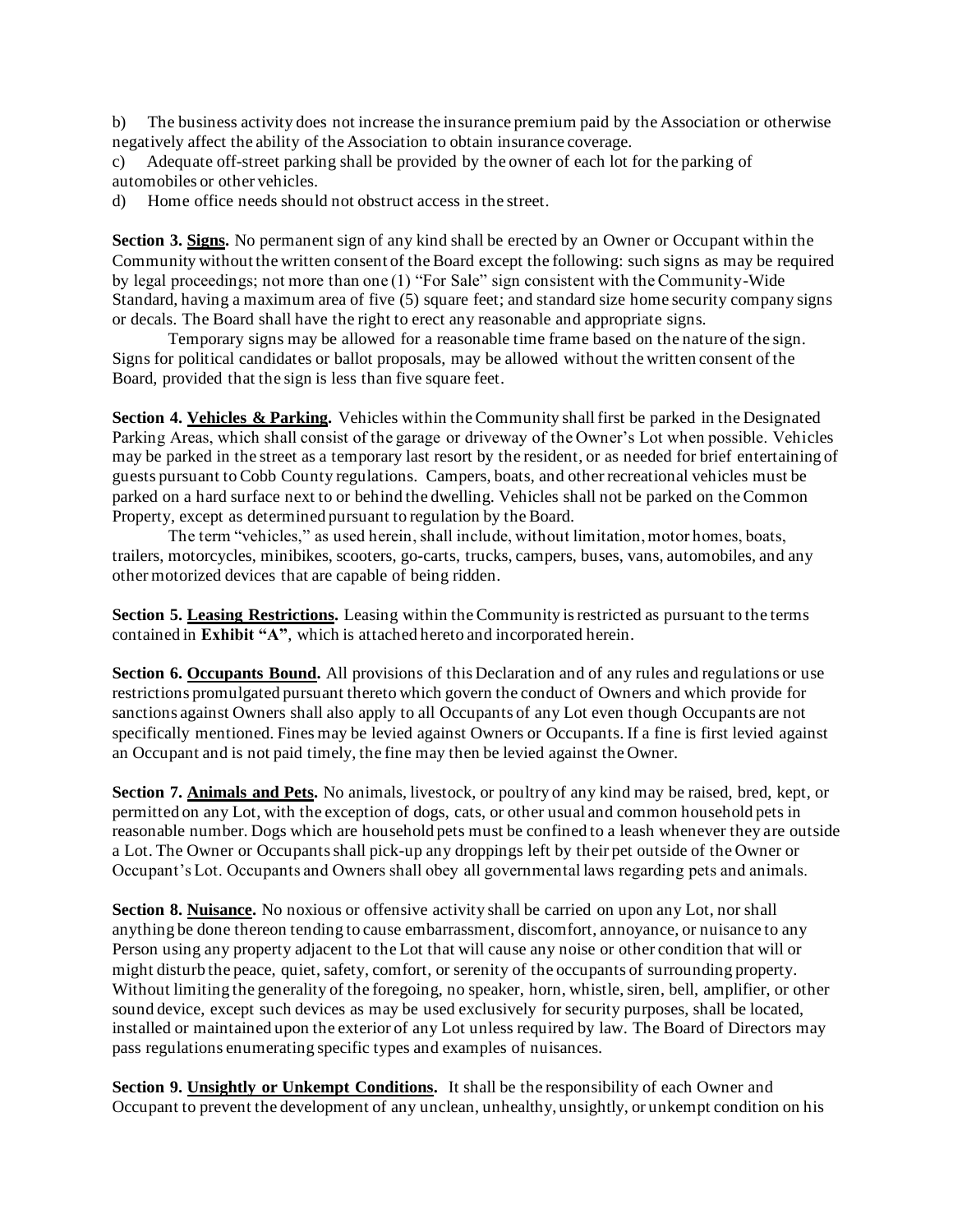or her Lot. No Lot shall be used, in whole or in part, for the storage of any property or thing that will cause such Lot to appear to be in an unclean or untidy condition or that will be obnoxious to the eye; nor shall any substance, thing, or material be kept upon any Lot that will emit foul or obnoxious odors. The pursuit of hobbies or other activities, which might tend to cause disorderly, unsightly, or unkempt conditions, shall not be pursued or undertaken in any part of the Community. All rubbish, trash, and garbage shall be regularly removed from the Lot and shall not be allowed to accumulate thereon. There shall be no clotheslines erected on any building lot. No clothing may be hung visible from the street.

**Section 10. Satellite Dishes & Antennas.** No exterior antennas, satellite dishes or multi-channel multiport distribution service larger than one meter in length or diameter shall be placed, allowed, or maintained upon any portion of a Lot. All above referenced devices measuring one meter or less shall be installed in accordance with FCC rules and regulations, and shall not be placed in plain view from the street, unless it is the only location that allows for receiving an acceptable quality signal.

**Section 11. Gardens. Play Equipment. Etc.** No vegetable garden, trampoline, hammock, or play equipment may be placed, erected, allowed, or maintained in front of the main dwelling line on any Lot.

**Section 12. Trees.** Dead or diseased trees should be removed. Ivy should not be allowed to live on trees for an extended period of time. A living fence made of trees or shrubs may be used in the back yard and in the side yards between homes but may not be placed in the front yard in between the residence and the street so as to enclose the yard. Shrubs against the home are exempt from being a living fence. Trees should not be planted within the county easement area along the street for utility access, which is at most twenty feet, and can vary from one property to the next. This information can be found on a property's recorded plat.

**Section 13. Sight Distance at Intersections.** All property located at street intersections shall be so landscaped as to permit safe sight across the street corners. No fence, wall, hedge, or shrub planting shall be placed or permitted to remain at any corner where this would create a traffic or sight problem.

**Section 14. Flags and Flagpoles.** Owners may attach a single temporary or permanent flagpole to the side of their home without approval from the Board or its designee. Patriotic flags, the American flag, or other flags consistent with the Community-Wide Standard, are allowed without approval from the Board or its designee. Any offensive flags are prohibited. Freestanding flagpoles are not permitted in any portion of the Community, except for flags and flagpoles installed by the Association upon Common Areas. **Section 15. Subdivision of Lot.** No Lot shall be subdivided, or its boundary lines changed.

**Section 16. Alternative Energy Devices.** Solar panels or solar roof tiles may be used and anchored to a roof of a residence as long as it is on the back side of the home. All other artificial or man-made devices which are designed or used for collection of or heating by solar energy, or any other alternative energy devices may not be used without a 2/3s affirmative vote of the membership. Small solar lights may be used in the front yard.

**Section 17. Fences.** Under no circumstances shall any fence be placed, erected, allowed, or maintained closer to any street than the rear of the residence on such Lot. Metal, wood, and wood looking fences may be used in the back yard and facing the street. This includes vinyl and composite materials as long as they are similar to wood in appearance and style. However, any fences running parallel with the street may not be made of chain link unless installed by the Association on Common Property. Stone may be used to make posts for the approved materials listed above but may not be used to make a fence. A thin wire mesh may be used on the inside of wood or wood looking fences as long as it is minimally visible and not chain link. Barbed wire fences, post and wire fences or mesh fences, metal privacy or security